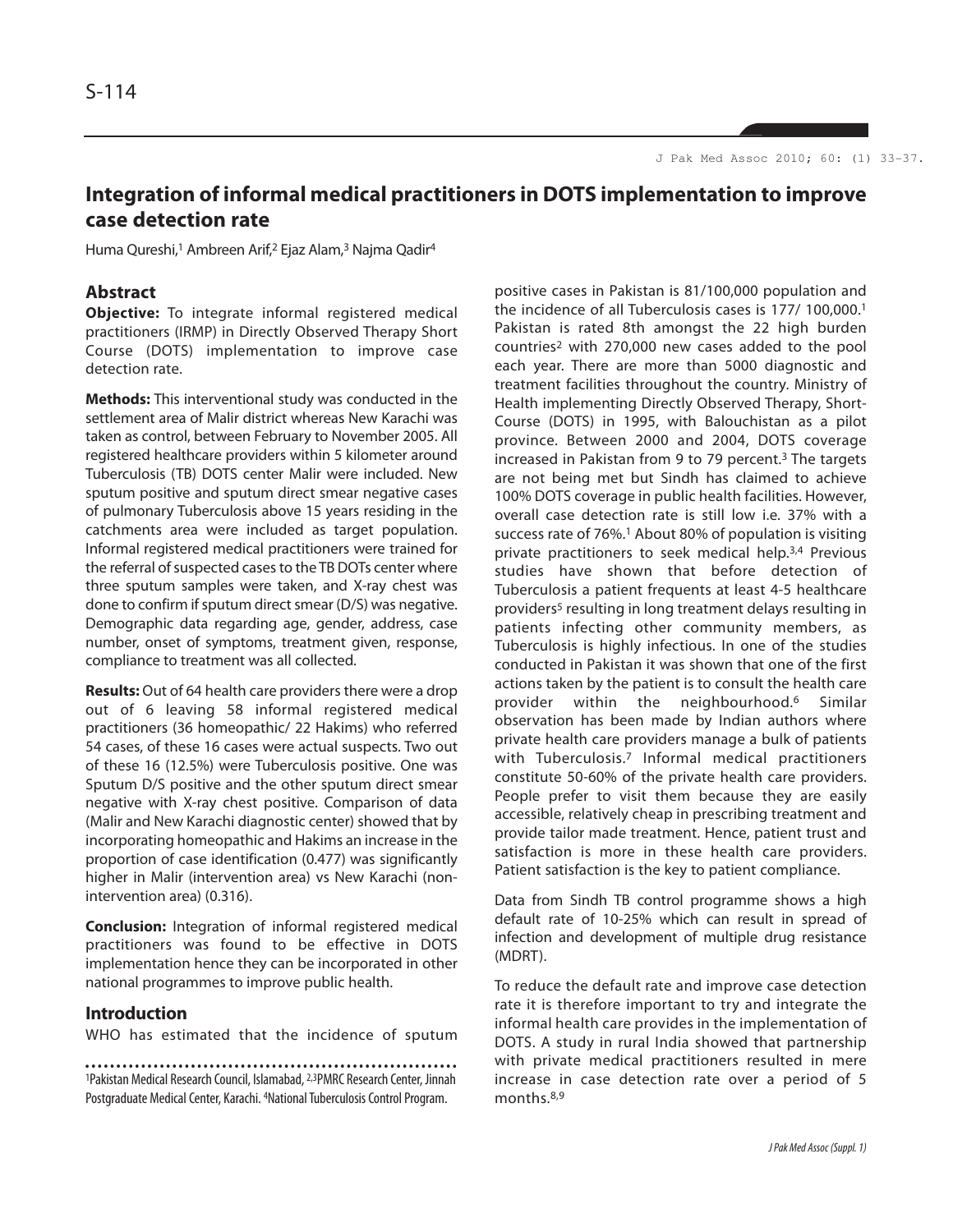# **Methods**

Out of eighteen towns in Karachi city, two towns were selected for the study purpose. Intervention was carried out in the urban settlement of Malir which comes in the jurisdiction of Malir city and has a population of 398289 .All registered health care providers within an area of about 5 kilometers around the TB DOTS centre located in Malir were included in the study. The informal registered health care providers were all registered Hakims and Homeopaths who were treating more than 20 patients a day.

Only new sputum direct smear positive and sputum direct smear negative cases of pulmonary Tuberculosis above 15 years of age residing in the catchments and seeking treatment for their symptoms from the health care providers, were included in the study. Homeopaths, Hakims who refused to participate in the study were excluded and so were the cases with extra-pulmonary TB (documented by history and relevant tests) and paediatric cases

The control area was New Karachi hospital (New Karachi city) with a population of 240000, which had a similar socioeconomic background and equally large number of health care providers practicing and no intervention was done in their area.

Being an interventional study, baseline data was collected from both Malir TB clinic (interventional area) and Sindh Government New Karachi Hospital (control area). In the initial part of the study a proper listing of all the Hakim/Homeopaths practicing in the specified areas was done by the survey team. After informed consent, the knowledge of the health care providers in context with tuberculosis was assessed. Later, intensive training regarding the disease and symptoms was done using the expertise of provincial and the local Tuberculosis control programme group. The training included all basic knowledge regarding Tuberculosis as a disease plus all components of DOTS like diagnosis of Tuberculosis, laboratory confirmation and DOTS treatment regimen. They were trained to identify all suspected cases of pulmonary tuberculosis and refer them to DOTS TB diagnostic center which was located within the vicinity of the IRMP's (informal registered medical practitioners). Collaboration was established between the IRMP's and the DOTS diagnostic centre for early diagnosis of the case referred by the IRMP's. The work plan was explained to the IRMP's and facilities to perform sputum microscopy at the diagnostic center was provided when found positive then the diagnosis was confirmed. However, if the case was sputum direct smear negative then ten (10) day antibiotic regimen was given and patient was re-evaluated to determine a change. If there was no change then X-ray chest was done to confirm the diagnosis.

Once the diagnosis of Tuberculosis was confirmed the patient was then referred back to the respective IRMP's for 8 months treatment. A proper record was maintained at Malir TB clinic and the IRMP's when treatment was started and drugs were supplied by TB centre. The IRMP's were allowed to charge their weekly fee but medicines and diagnostic facilities were free of charge. During intensive phase (2-3 months) the patient was advised to visit the concerned IRMP every day and followed by continuation phase every 7-15 days. The medicines were administered by the IRMP or their assistant to ensure compliance. Patient was referred back at 2and 5 months to the diagnostic center for sputum microscopy.

If a patient was lost to follow-up, he was pursued through his relatives. Also, when he came to the IRMP's for other ailments the health care provider convinced the patient to continue treatment according to National Tuberculosis Programme (NTP) guidelines.

The research team monitored and supervised the activities of IRMP's regarding case detection, treatment, follow up of defaulters and maintenance of records. Quarterly meetings were held between IRMP's, research team and the TB control group to assess progress. Certificates and gift vouchers were also distributed among IRMP's who showed best participation.

From February 2005 till November 2005 all patients suffering from pulmonary tuberculosis residing in the two target areas within 5 kilometers of the Tuberculosis diagnosis center were included in the study. All IRMP's working in the same population were briefed about the project and those who volunteered to participate in the study were included.

All patients registered by the DOTS diagnostic center were identified by the survey team in collaboration with the TB control programme. All patients referred to the TB centre by the IRMP's were given a separate colour coded card to differentiate these cases from those coming on their own or from other sources. The name bearing the card of the IRMP's who had consented to work in the intervention area was also listed after identification.

Three sputum samples were taken within 1-2 days. The first was "on-the- spot specimen collected on the spot when the patient was identified as a pulmonary TB suspect. The second was an early morning specimen which was collected by giving a container to the patient and for early morning specimen at home. The third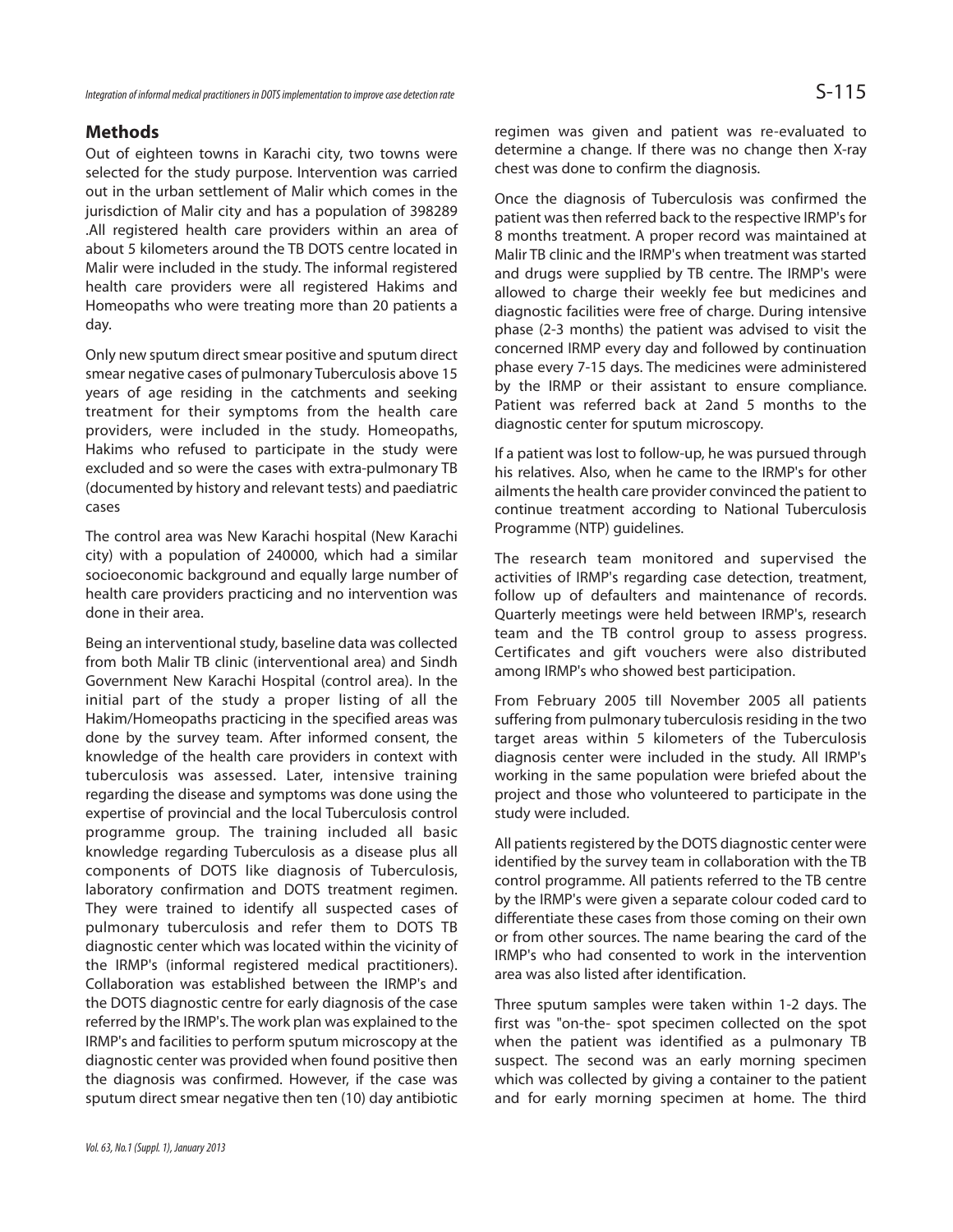specimen was another on-the-spot specimen which was collected when the patient returned to the facility with the early morning specimen. All specimens were subjected for direct smear microscopy using the following steps:

The slides were numbered for identification, smear was prepared. After the smear was dried and fixed (15-20 minutes) slides were arranged and properly numbered. Carbol fuschin solution was put on the slides, the slides were then heated discarding the excess carbol fuschin. After the slides were washed excess water was discarded. Colour was washed using 25% Sulphuric acid / 3% hydrogen chloride (HCL) followed by washing the slides again. Methylene blue 0.3% was put on the slide and left for 10 seconds, excess Methylene blue was washed and slides were dried. Immersion oil one drop was put on smear placed on slides and examined. Zeihl Nelson stained sputum identified the Mycobacterium, if present, as red against the blue background.

Demographic data of the patients including age, gender, address, case number, onset of symptoms, treatment given, response, compliance was collected by the research team. A simple card bearing the identification

Table-1: Informal registered medical practitioners (IRMP) Referrals.

number of the patient, age, gender and treatment response was maintained both by the health care provider and the counterfoil was kept by the diagnostic center.

### **Results**

Out of 64 health care providers who were initially listed as treatment supporters 6 refused to participate in the study leaving 58 health care providers/ informal registered medical practitioners (36 homeopathic and 22 Hakims). Basic awareness regarding DOTS, suspects, diagnosis was only 5% among the health care providers while the rest had no clue pertaining to Tuberculosis as their treatment is based on symptoms but not disease as a whole. After intensive training of the health care providers, a total of 54 patients were referred in the intervention period by the Hakims/Homeopaths (Table-1).

Detailed evaluation at the TB clinic showed that of these 54 cases, 40 cases were wrongly suspected and referred and only 16 cases were actual suspects. Further testing showed that 2 out of these 16 suspected cases (12.5%) were Tuberculosis positive. Sputum direct smear (D/S) microscopy positive pulmonary Tuberculosis was found in one patient while the other was sputum D/S negative

| <b>IRMP</b>        | <b>Subjects Referred</b> | Sputum D/S +ve / -ve   | X-ray Chest           | $TB + ve \ cases$   |
|--------------------|--------------------------|------------------------|-----------------------|---------------------|
| IRMP <sub>1</sub>  | 4                        | - ve                   | - ve                  | - ve                |
| IRMP <sub>2</sub>  | 5                        | - ve                   | Bronchitis (1)        | - ve                |
| IRMP <sub>3</sub>  |                          | - ve                   | <b>Bronchitis</b>     | - ve                |
| IRMP 4             |                          | $-$ ve $/$ - ve        | $-ve/+ve$             | Pulmonary TB +ve    |
| IRMP <sub>5</sub>  |                          | - ve                   | $-$ ve (3) / LRTI (2) | - ve                |
| IRMP 6             |                          | - ve                   | - ve                  | - ve                |
| <b>IRMP7</b>       |                          | - ve                   | - ve                  | - ve                |
| <b>IRMP8</b>       |                          | - ve                   | - ve                  | - ve                |
| IRMP 9             | 3                        | $-ve(2)$ / $+ve(1)$    | $-ve(2)$ / $+ve(1)$   | L/S Spine / Pul. TB |
| IRMP 10            |                          | - ve                   | - ve                  | - ve                |
| IRMP 11            |                          | - ve                   | - ve                  | - ve                |
| IRMP <sub>12</sub> |                          | - ve                   | - ve                  | - ve                |
| IRMP <sub>13</sub> |                          | - ve                   | - ve                  | - ve                |
| IRMP <sub>14</sub> | 3                        | - ve                   | - ve                  | - ve                |
| IRMP <sub>15</sub> |                          | - ve                   | - ve                  | - ve                |
| IRMP <sub>16</sub> |                          | - ve                   | $-$ ve (3) / LRTI (1) | - ve                |
| IRMP 17            |                          | - ve                   | - ve                  | - ve                |
| IRMP 18            |                          | - ve                   | - ve                  | - ve                |
| IRMP 19            |                          | - ve                   | - ve                  | - ve                |
| IRMP 20            |                          | - ve                   | - ve (6) / URTI (1)   | - ve                |
| IRMP <sub>21</sub> |                          | - ve                   | - ve                  | - ve                |
| <b>IRMP 22</b>     |                          | - ve                   | COPD                  | - ve                |
| IRMP <sub>23</sub> |                          | - ve                   | - ve                  | - ve                |
| IRMP 24            |                          | - ve                   | - ve                  | - ve                |
| IRMP <sub>25</sub> | 2                        | - ve                   | - ve                  | - ve                |
| Total              | 54                       | $-$ ve (53) / + ve (1) | -ve (45) $/ +$ ve (9) | $+ve = 2 (3.7%)$    |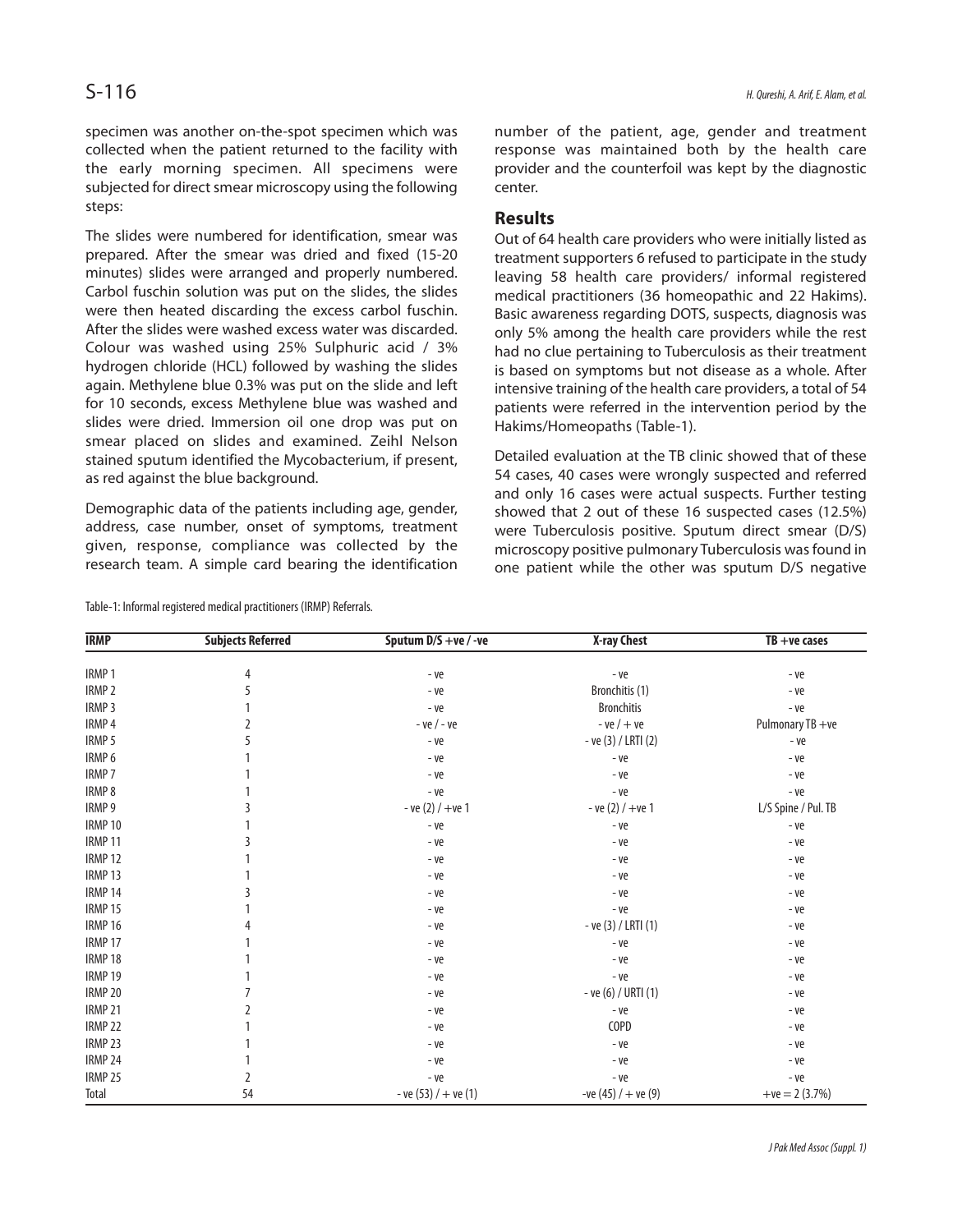|             | Table-2: Patients status in TB Diagnostic Clinic Malir and New Karachi before and after intervention. |                                 |
|-------------|-------------------------------------------------------------------------------------------------------|---------------------------------|
| Time neriod | <b>TR Diagnostic Clinic Malir Cases</b>                                                               | <b>TR Diagnostic Clinic New</b> |

| <b>Time period</b>                   | <b>TB Diagnostic Clinic Malir Cases</b> |              | TB Diagnostic Clinic New Karachi Controls |            | P-value |
|--------------------------------------|-----------------------------------------|--------------|-------------------------------------------|------------|---------|
|                                      | <b>OPD</b>                              | $TB + ve$    | <b>OPD</b>                                | TB +ve     |         |
| Apr. - Nov. 2004 Before intervention | 9284                                    | 991 (10.7%)  | 3600                                      | 136 (3.7%) | 0.001   |
| Apr. - Nov. 2005 After intervention  | 8408                                    | 1328 (15.8%) | 6750                                      | 340 (5.0%) | 0.001   |
| Rate of increase in proportion       | 0.477                                   |              | 0.316                                     |            | 0.001   |

Using Chi-square test for comparison between Intervention and non-intervention area.



**Figure:** Rate of increase in proportion in Intervention (Malir) and Non Intervention (New Karachi).

pulmonary tuberculosis (X-ray chest positive), there was one patient of extra-pulmonary tuberculosis (lumbosacral spine) who was dropped out from the final analysis (non-inclusion criteria) though his treatment was supported by the research team and the DOTS Diagnostic Center Malir.

Comparison of our data with the Malir diagnostic center and control area New Karachi diagnostic center is shown in the (Table-2). Over the past two years, the TB detection rate increased from 10.7% in 2004 to 14% in 2005, while similar trend was seen in the non intervention area i.e. from 3.7% to 5% (p<0.001). By incorporating the hakims and homeopaths we were able to increase the proportion of case identification (0.477) which was significantly higher in Malir diagnostic clinic (intervention area) as compared to non-intervention area (0.316) as shown in figure (p<0.001).

# **Discussion**

Pakistan is a high prevalence country for Tuberculosis (171/100,000) and ranks 8th among the countries having highest disease burden. Tuberculosis (TB) was declared a

global emergency by the WHO in 1993,<sup>10</sup> In Pakistan an estimated 271,500 cases of tuberculosis appear every year, of these 121,500 are sputum smear positive . In year 2004 there were 2,309 TB positive cases (1,100 male /1,208 females), of these 989 were smear positive, 82 relapses, 207 re-treatments, 606 smear negative and 424 extrapulmonary.<sup>11</sup>

Whereas in 2006 the incidence of all new sputum positive cases was 291,743, case detection was 50 % treatment success 83% , default 10%

National estimates of the case detection rate suggest that 77 countries met the 70% target by the end of 2006.<sup>12</sup> Of the additional new smear-positive cases reported by DOTS programmes in 2006 (compared with 2005), 30% were in India and 33% were in Bangladesh, Pakistan and Indonesia.<sup>13</sup>

By incorporating the hakims and homeopaths we were able to increase the case identification by 2 cases, however, rate of increase in proportion of case detection rate (0.477) was significantly higher in Malir diagnostic clinic (intervention area) when compared with the nonintervention area (0.316).

Under WHO's National Program for the control of Tuberculosis in Sindh there are approximately 55 TB diagnostic centers and 111 treatment centers which are functional and reporting in Karachi. Despite the strenuous efforts of government of Pakistan and WHO the indicators are falling short of achieving the target. There is a need for improving the monitoring, supervision, developing linkages of diagnostic with treatment centers and collaboration with the private health care providers. The national health follow up report showed that only 20% of the population use public sector hospitals for the treatment support while 80% seek treatment from the private sector.<sup>4</sup> The private sector health care providers include general practitioners, specialists and Hakims/Homeopaths (informal registered medical health care providers-IRMPS) as they are more easily accessible, cheaper to consult, more trusted and they treat the whole family and therefore, have a regular clientage. The